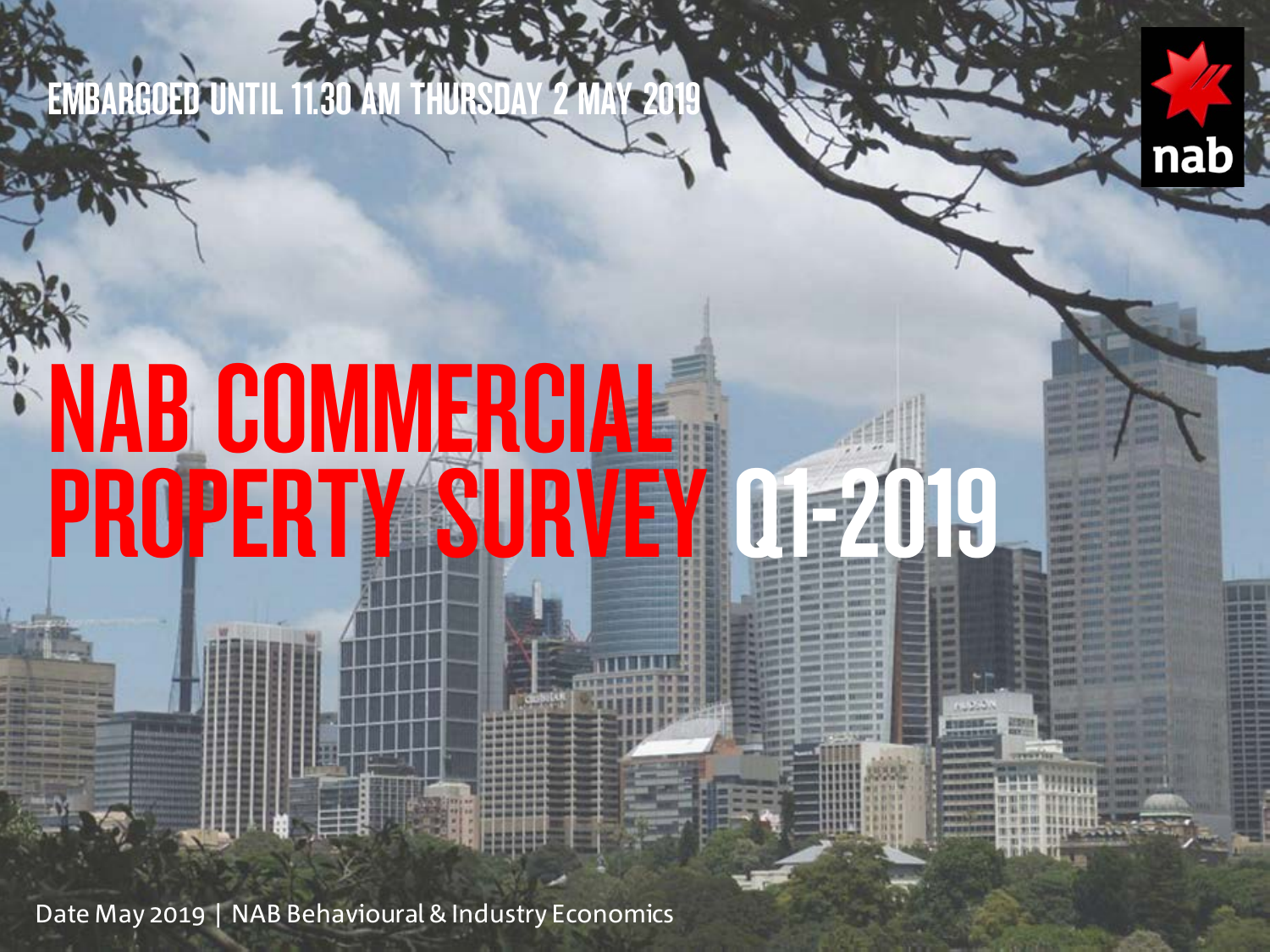### KEY FINDINGS

- •Overall market sentiment (measured by NAB's Commercial Property Index) fell 11 points to -2 in Q1 2019 - its first negative read in over 4 years.
- Sentiment led down by a sharp dip in Retail (negative in all states) and CBD Hotels (its first negative read since mid-2016). Office and Industrial sentiment also mildly softer, but still tracking well above long-term averages.
- •Confidence dipped to new lows with outlook weaker in all sectors. Confidence weakest (and more negative) for Retail and CBD Hotels. It also fell below average for Office and Industrial (but still tipped to out-perform by a large margin).
- •By state, sentiment moderated in VIC, NSW and QLD. It rose in SA/NT and was steady in WA (but both negative). Confidence in next 12 months also lower in VIC and NSW (and in all sectors). QLD steady with improved outlook for Office offsetting weaker Industrial and Retail. WA also lower with Retail very weak. QLD, WA and VIC most confident in next 2 years. NSW negative (first time), led by weak Retail outlook.
- •Capital growth expectations for next year strongest for Office (1.1%), led by QLD (1.6%). Industrial values expected to grow (0.8%), led by SA/NT (3.8%). Outlook for Retail very weak (-2.3%), with values tipped to fall in all states. Industrial values expected to grow fastest in 2 years' time (1.3%), ahead of Office (1.2%). QLD (2.3%) and VIC (1.9%) the best states for Industrial property, and WA (2.4%) and QLD (2.3%) for Office. Retail values set to fall -2.5%, led by NSW (-2.7%).
- National office vacancy rose to 7.9% in Q1 (7.8% in Q4). It fell in NSW (4.7%) and QLD (10.1%), but rose in VIC (4.5%), SA/NT (12.6%) and WA (15.0%). Vacancy expected to remain steady at 8% over next 1-2 years, with rising vacancy in NSW and VIC (to still very low levels) offset by modest tightening in QLD, SA/NT and WA.
- •Office rents tipped to grow fastest (1.1% & 1.6%) over next 1-2 years, led by VIC (2.1%) next year and QLD (3.2%) in 2 years' time. Industrial rents to grow (0.9% & 1.4%), with VIC (1.3% & 2.4%) providing highest returns. Retail rents negative (-2.7% & -2.9%) and expected to fall in all states, led by WA (-6.5% & -5.6%).
- The number of developers expecting to start new works over next 6 months fell to 41% in Q1 2019 (well below Survey average). The number of developers targeting residential projects also remains below average - reinforcing the view residential building activity has passed its peak.
- •Accessing credit is still very difficult. In net terms, -40% of surveyed property professionals said it was harder to obtain debt in Q1 (second worst result on record) and a Survey low -32% to obtain equity. Property professionals also expect their funding conditions to worsen further in next 3-6 months.

#### **NAB COMMERCIAL PROPERTY INDEX**



CP Index - Office - Retail - Industrial - CBD Hotels

|                   | <b>Q3</b><br>2018 | Q4<br>2018 | $Q_1$<br>2019 | <b>Next</b><br>12 <sub>m</sub> | <b>Next</b><br>2yrs |
|-------------------|-------------------|------------|---------------|--------------------------------|---------------------|
| Office            | 16                | 25         | 23            | 30                             | 37                  |
| Retail            | $-20$             | -18        | -44           | $-54$                          | -45                 |
| Industrial        | 25                | 20         | 15            | 27                             | 36                  |
| <b>CBD Hotels</b> | 29                | 0          | $-13$         | -38                            | -31                 |
| <b>CP Index</b>   | 8                 | 9          | -2            | -2                             | 5                   |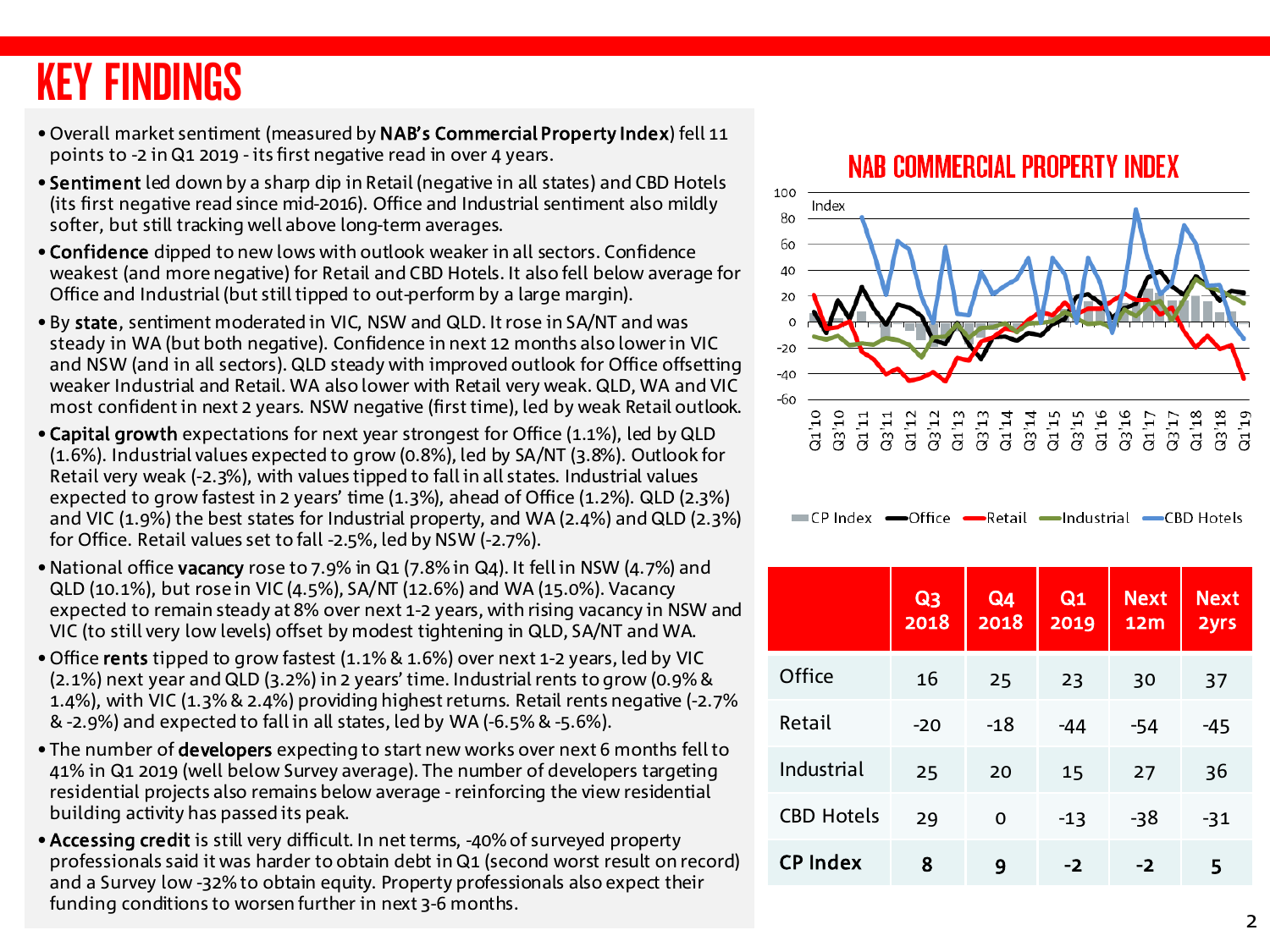# MARKET OVERVIEW - NAB COMMERCIAL PROPERTY INDEX

Overall sentiment (measured by NAB's Commercial Property Index) fell 11 points to -2 in Q1 2019 - its first negative read in over 4 years. The Index has also fallen below long-term average levels (+3). Weaker sentiment mainly reflected a sharp dip in Retail property (down 26 to -44), with sentiment deeply negative in all states. Sentiment in this sector is likely being influenced by the slowing in growth momentum into Q1 2019, with the situation in discretionary retail and consumption more generally deteriorating even further. Sentiment in the CBD Hotels sector also fell quite sharply (down 13 to -13), posting its first negative read since mid-2016.

Sentiment in Office (down 2 to +23) and Industrial (down 5 to +15) markets also softened a little, but continued to out-perform the broader market with sentiment in both sectors still tracking well above their long-term averages.

#### **NAB COMMERCIAL PROPERTY INDEX**



Overall confidence levels in commercial property markets fell to new Survey lows of +1 in the next 12 months (+16 in Q4) and +8 in 2 years' time (+20 in Q4), with the outlook scaled back in all market sectors.

Confidence is still weakest for Retail property and it dipped even further into negative territory to -54 in 12 months' time (-21 in Q4) and -45 in 2 years' time (-18 in Q4).

Confidence also slipped deeper into negative territory in the CBD Hotels sector on the back of negative expectations for both capital and revPar in the next 1-2 years.

Office and Industrial confidence held up better, but also fell little to below average levels. Both sectors are however still expected to be the best performing asset classes in the next 1-2 years by a considerable margin.



### **NAB CP INDEX - NEXT 1-2 YEARS**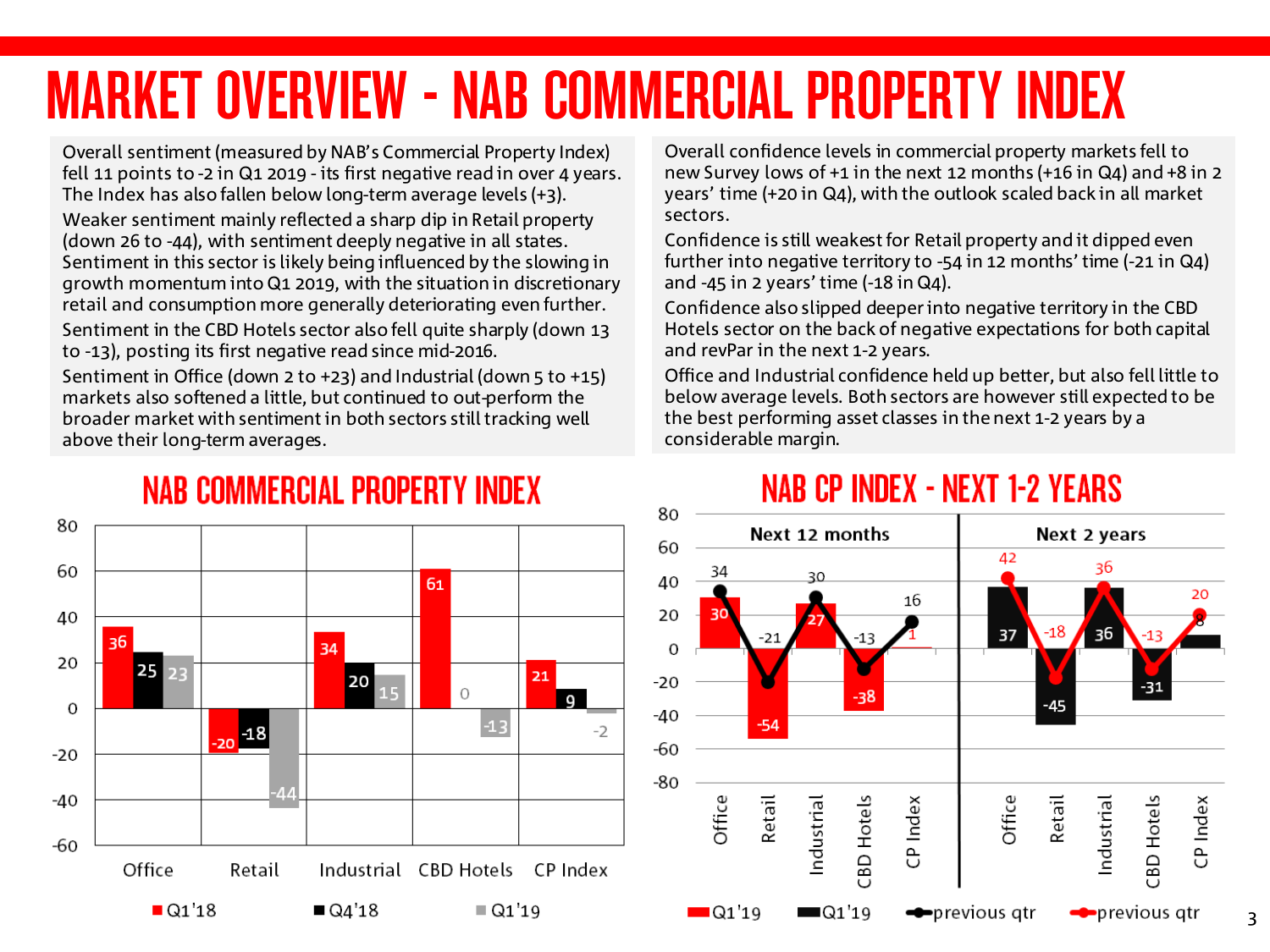# MARKET OVERVIEW - INDEX BY STATE

Market sentiment in Q1 eased in VIC (down 18 to +5), NSW (down 24 to  $+1$ ) and QLD (down  $7$  to  $+1$ ). It rose in SA/NT (up 15 to  $-11$ ) and was steady in WA (-35). VIC led the way for Office and Industrial property, with Retail sentiment negative in all states (see table on right).

Overall confidence levels for the next 12 months fell sharply in VIC (+6) and NSW (-1), and lower was in all sectors. QLD (+1) was broadly steady as an improved outlook for Office offset falls in Industrial and Retail. Overall confidence levels in WA fell further (-13), dragged down by a very weak Retail outlook.

QLD (+18), WA (+17) and VIC (+14) are the most optimistic states in 2 years' time. Long-term confidence in NSW (-7) turned negative for the first time, dragged down by mainly by a negative outlook for Retail, although confidence around Office and Industrial also softened.



#### **COMMERCIAL PROPERTY INDEX - STATE**

#### OFFICE PROPERTY MAKET INDEX – STATES

|  |  | VIC NSW QLD WA SA/NT AUS                                                  |  |
|--|--|---------------------------------------------------------------------------|--|
|  |  | Q1'19 $35\sqrt{30}\sqrt{29}$ $-8\sqrt{30}\sqrt{30}$                       |  |
|  |  | Q1'20 $45\sqrt{36}\sqrt{39}$ $25\sqrt{33}\sqrt{30}\sqrt{30}$              |  |
|  |  | Q4'21 $50\sqrt{28\sqrt{64}}$ $64\sqrt{42\sqrt{17\sqrt{6}}}}$ $37\sqrt{2}$ |  |

#### RETAIL PROPERTY MARKET INDEX – STATES

|  |  | VIC NSW QLD WA SA/NT AUS                                                  |  |
|--|--|---------------------------------------------------------------------------|--|
|  |  | Q1'19 -45 -29 -50 -100 -100 -33 <sup>1</sup> -44                          |  |
|  |  | Q1'20 -58 -32 -32 -67 -100 -33 -54                                        |  |
|  |  | $Q4'21$ $-45\sqrt{43}\sqrt{330}\sqrt{300}$ $-50\sqrt{331}$ $-45\sqrt{30}$ |  |

#### INDUSTRIAL PROPERTY MARKET INDEX - STATES

|  |  | VIC NSW QLD WA SA/NT AUS                                                                  |  |
|--|--|-------------------------------------------------------------------------------------------|--|
|  |  | Q1'19 23 $\sqrt{14}$ 22 $\sqrt{8}$ 6 $\leftrightarrow$ 15 $\sqrt{14}$                     |  |
|  |  | Q1'20 $41\sqrt{20}$ 20 $28\sqrt{33}$ 0 $27\sqrt{2}$                                       |  |
|  |  | $Q4'21$ 55 <sup>1</sup> 23 $34 \leftrightarrow 75$ 0 $\leftrightarrow 36 \leftrightarrow$ |  |

**LEGEND:**  $\uparrow$  up since last survey  $\downarrow$  down since last survey  $\leftrightarrow$  unchanged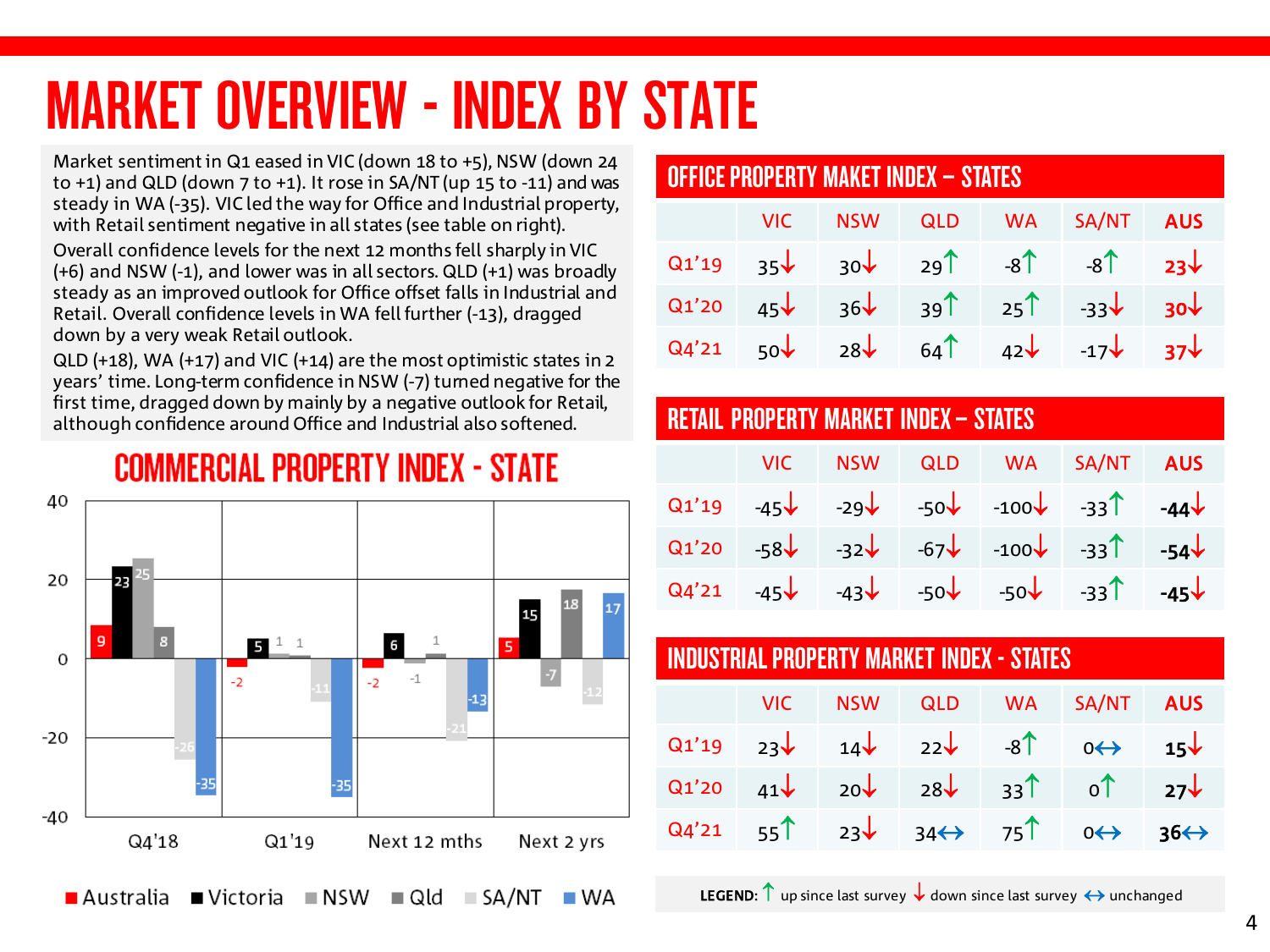# MARKET OVERVIEW - CAPITAL & VACANCY EXPECTATIONS

On average, capital growth expectations in the next 12 months were lifted for Office (1.1% vs. 1.0% in Q4), with returns expected to be highest in QLD (1.6%) and lowest in SA/NT (flat). Industrial values are also expected to grow (0.8% vs. 0.9%), with SA/NT out-performing (3.8%) and WA under-performing (0.3%). Retail expectations were weaker (-2.3% vs. -1.1%), with capital values predicted to fall in all states. CBD Hotel values are tipped to fall -1.2%.

Capital growth is expected to be fastest for Industrial in 2 years' time (1.3%), just ahead of Office (1.2%). QLD (2.3%) and VIC (1.9%) lead the way for Industrial, and WA (2.4%) and QLD (2.3%) for Office. Overall Retail values are tipped to fall -2.5%, with the heaviest falls in NSW (-2.7%), VIC (-2.5%) and QLD (2.5%). CBD Hotels are also predicted to fall -2.5% in 2 years' time - see page 10 for detail.

The national office market vacancy rate rose a little in Q1 to 7.9% (7.8% in Q4). Whereas lower vacancy was reported in NSW (4.7%) and QLD (10.1%), it rose to 4.5% in VIC (still lowest overall), SA/NT (12.6%) and WA (15.0%). Office vacancy is expected to remain steady at 8% in the next 1-2 years, with rising vacancy NSW and VIC (to still very low levels) offset by modest tightening in QLD, SA/NT and WA. Overall Retail vacancy climbed to 6.1% in Q1 after having fallen to 4.7% in Q4 on the back of higher uptake typically seen before Xmas. Retail vacancy rose in all states except QLD and WA (unchanged). In the Industrial sector, national vacancy rose to 5.9% (5.4% in Q4), led by sharply higher vacancies in WA (11.8%) and SA/NT (9.0%). The national market is however expected to remain relatively tight over the next 1-2 years - see page 11 for detail.

#### **VACANCY RATE EXPECTATIONS (%)**



# **CAPITAL VALUE EXPECTATIONS (%)**

 $2.0$ 

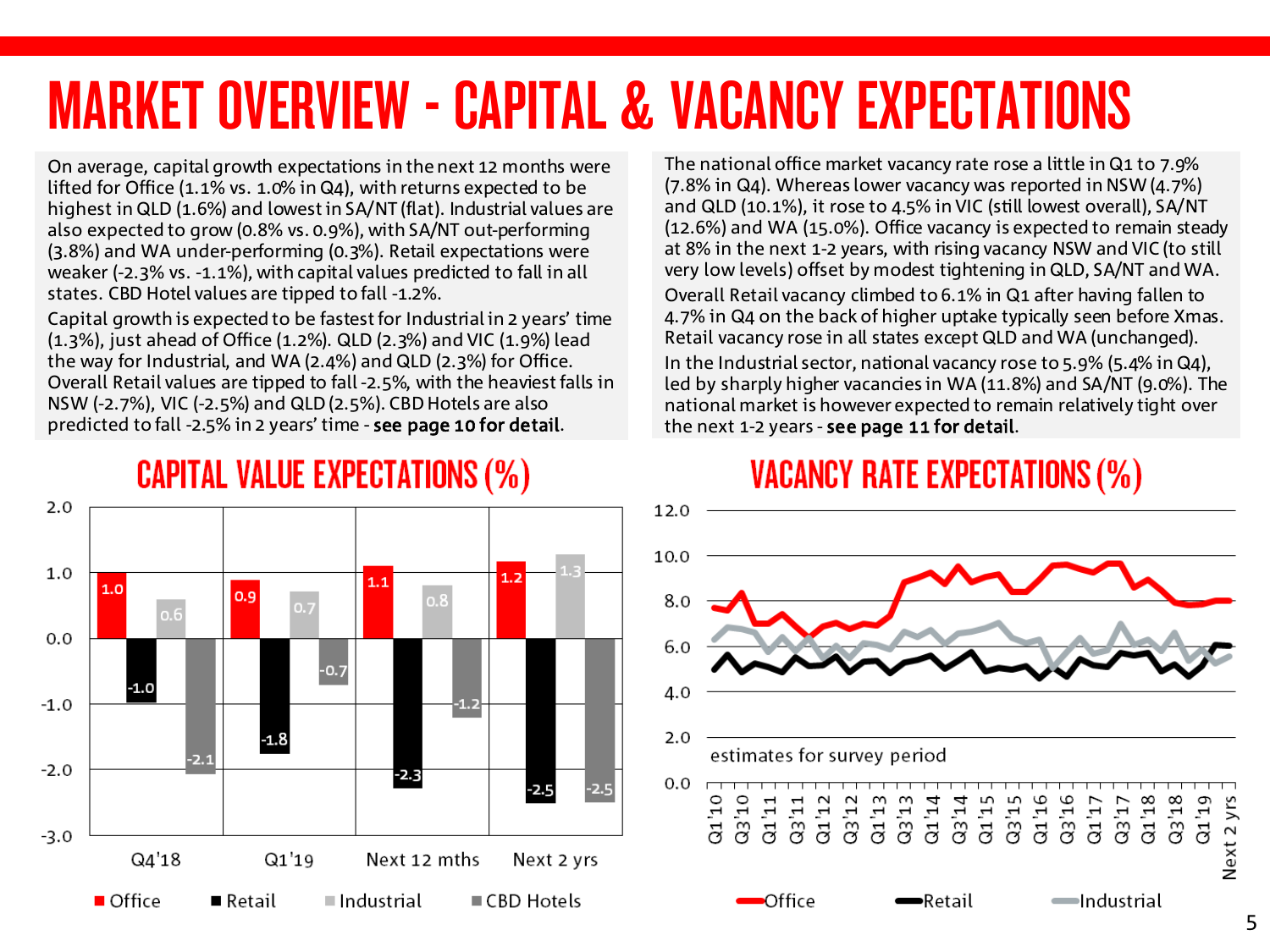## MARKET OVERVIEW - RENTS & SUPPLY

Office property is expected to lead the way for rental growth over the next 1 -2 years, growing by 1.1% in 12 months time and by 1.6% in the following year. Expectations in the next 12 months are strongest in VIC (2.1%) and weakest in SA/NT (-1.8%), but QLD (3.2%) leads the way in 2 years' time, followed by VIC (2.2%).

Industrial rents are tipped to grow 0.9% nationally over the next 12 months and 1.4% in the following year. VIC (1.3% & 2.4%) is expected to generate the highest income returns, followed by WA (1.2% & 2.1%).

The outlook for Retail rents remains negative (-2.7% & -2.9%) and has been pared back significantly since the last survey (-0.9% & -0.8%). Retail rents are expected to fall in all states over this period, led by WA (-6.5% & -5.6%) - see page 10 for detail.

Property professionals said supply conditions in the Office, Industrial and CBD Hotels sector were 'neutral' in Q1. Office and Industrial markets are expected to remain that way in the next 1-5 years, but some over-supply in the CBD Hotels market is anticipated in the next 1-5 years. Retail markets are expected to be 'somewhat' oversupplied in the next 1-3 years, but return to balance in 5 years' time.

By state large over-supply is expected to persist in Office markets in SA/NT and WA over the next year, but slowly work towards 'neutral' conditions in 5 years' time.

Retail markets also look set to remain over-supplied in most states over the next 1-3 years, and heavily in SA/NT and WA.

State industrial markets are mixed, with modest under-supply evident in NSW and QLD and some over-supply in WA next year and emerging in SA/NT in 3 years time.

**SUPPLY CONDITIONS** 



#### **GROSS RENTAL EXPECTATIONS (%)**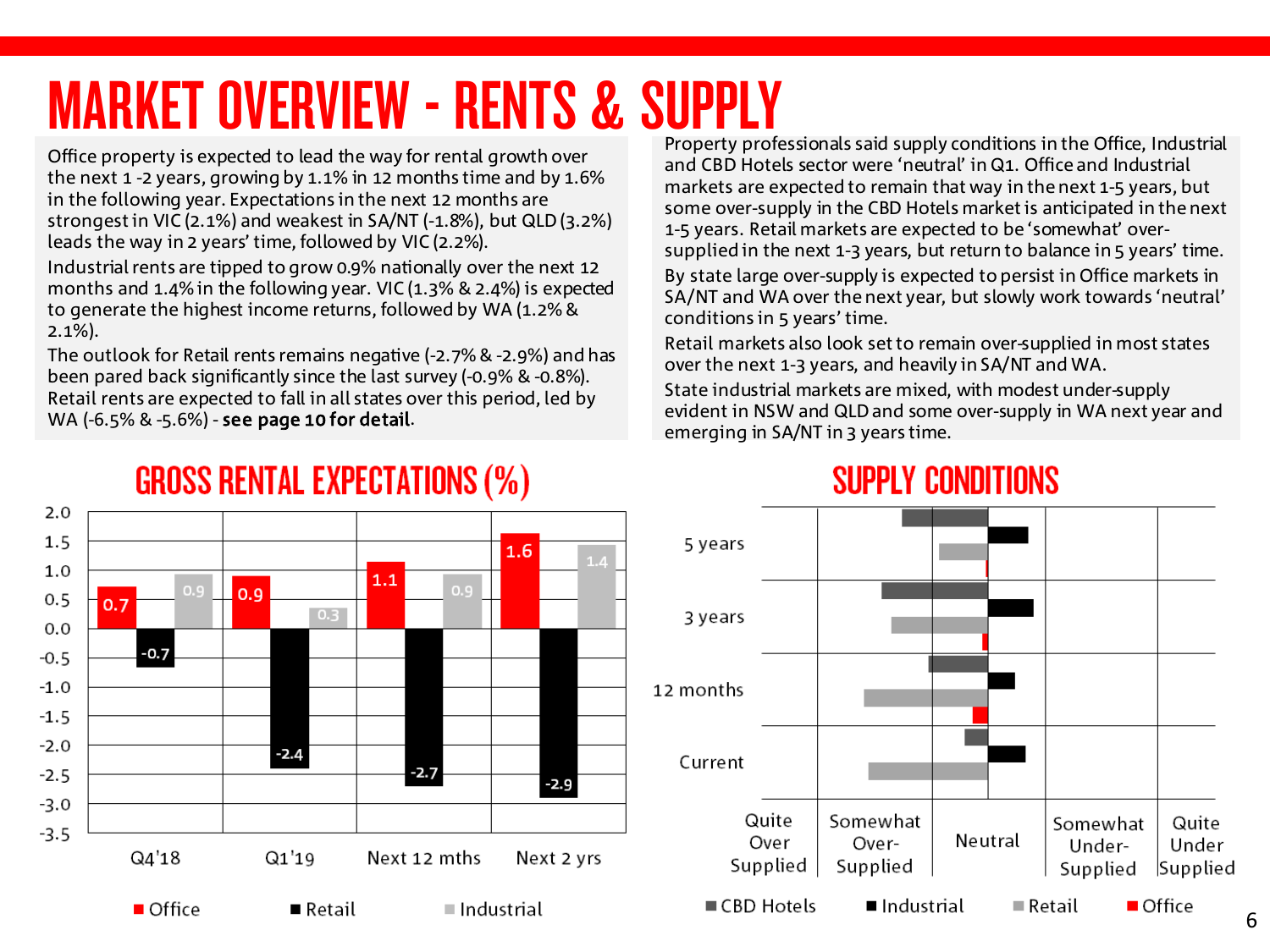### MARKET OVERVIEW - DEVELOPMENT INTENTIONS

its peak.

(13%) during the quarter.

Overall, the number of property developers expecting to begin new works in the next month fell to 6% (12% in Q4). The number planning to start in the next 1-6 months also fell to 35% (38% in Q4). Overall, 41% said they planned to start new works in the next 6 months (down from 49% in Q4) and well below the Survey average (50%).

The number of developers who said they planned to start new projects in the next 6-12 months also fell a little to 22% (23% in Q4), but the number planning to start in the next 12-18 months rose to 19% (10% in Q4).

We continue to suspect that challenging funding conditions are making it harder to get new projects up and running, resulting in the shelving or delaying of some projects.



### **COMMENCEMENT INTENTIONS - SECTOR**

Among developers planning to commence new works, the number targeting residential development projects increased to 51% in Q1 (48% in Q4) - but it remains below long-term average levels (54%), and reinforces the view that residential building activity has passed

numbers of developers targeting Office (9%) and Industrial property

highlighted a turn down in the construction cycle - which appears to have continued (and indeed accelerated) into early-2019. This also reinforces NAB's view that over the next two years we are facing a pronounced residential construction cycle (a fall of around 20%).

Surveyed property professionals also pointed below average

The recently released national accounts number have also

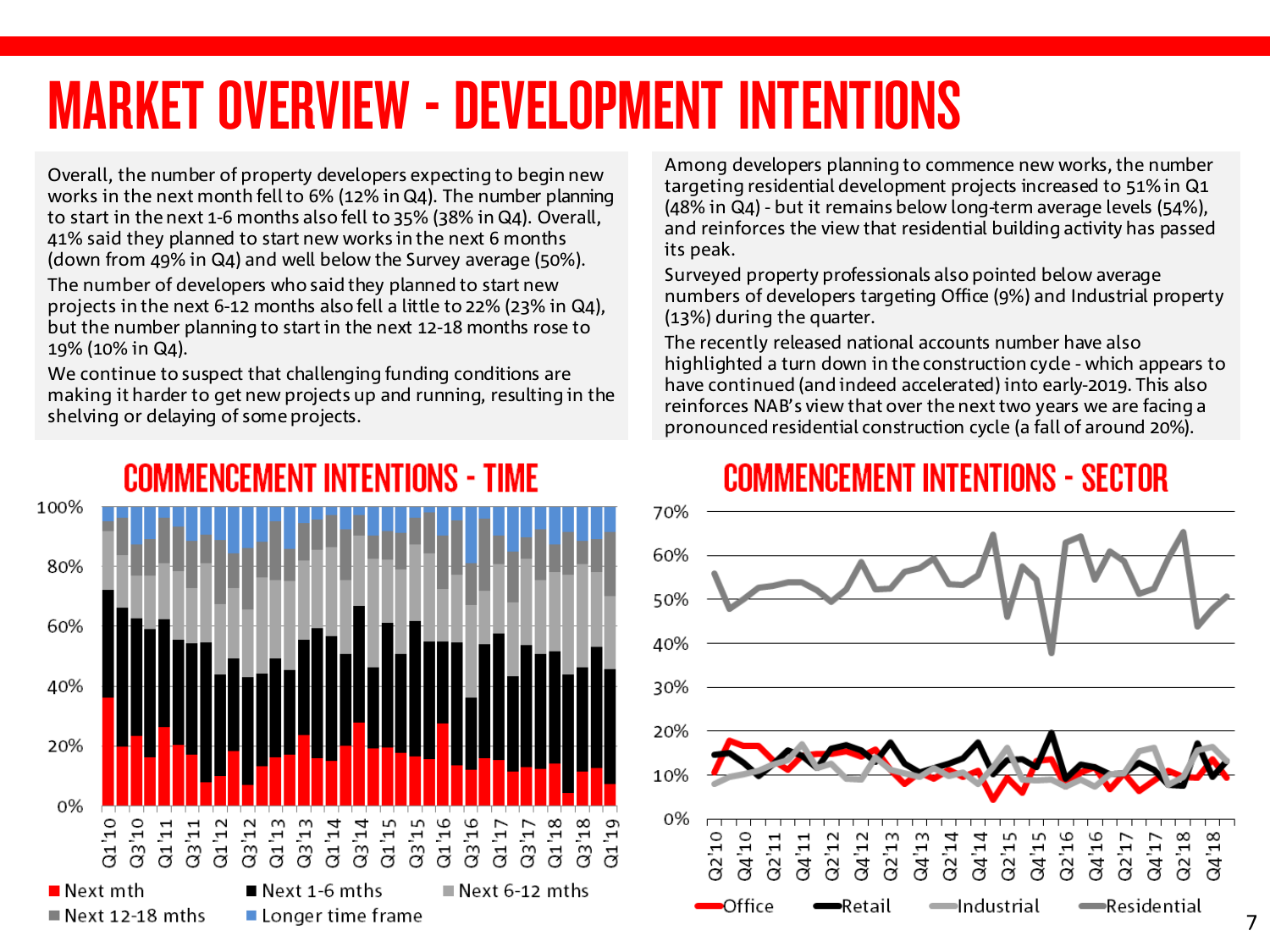### MARKET OVERVIEW - LAND SOURCES & CAPITAL INTENTIONS

The number of property developers looking to use land-banked stock for their new projects in Q1 2019 rose to 67% (61% in Q4),their highest level since Q3 2016 and well above long-term Survey average levels (59%).

The number who said they were seeking new acquisitions however fell to 20% (from 29% in Q4 and 30% at the same time last year).

The number of developers looking at refurbishment opportunities rose to 11% in Q1 (7% in Q4).

The number of property developers planning to source more capital to fund their developments in the next 6 months was unchanged at 23% in Q1. Around 63% had no intention to source capital in the short-term (59% in Q4) and 14% were unsure (19% in Q4).

Although fewer developers said they were planning to commence new projects in the next 6-12 months, more developers planned to source capital in the next 6-12 months. The number who planned to do so rose to 29% in Q1 (26% in Q4), but 51% had no plans to do so (46% in Q4).

Slightly more developers also intended to source more capital in the longer-term (12-24 months) - 31% yes, 38% no and 31% unsure.



#### INTENT TO SOURCE MORE CAPITAL FOR DEVELOPMENT/ACQUISITIONS/PROJECTS

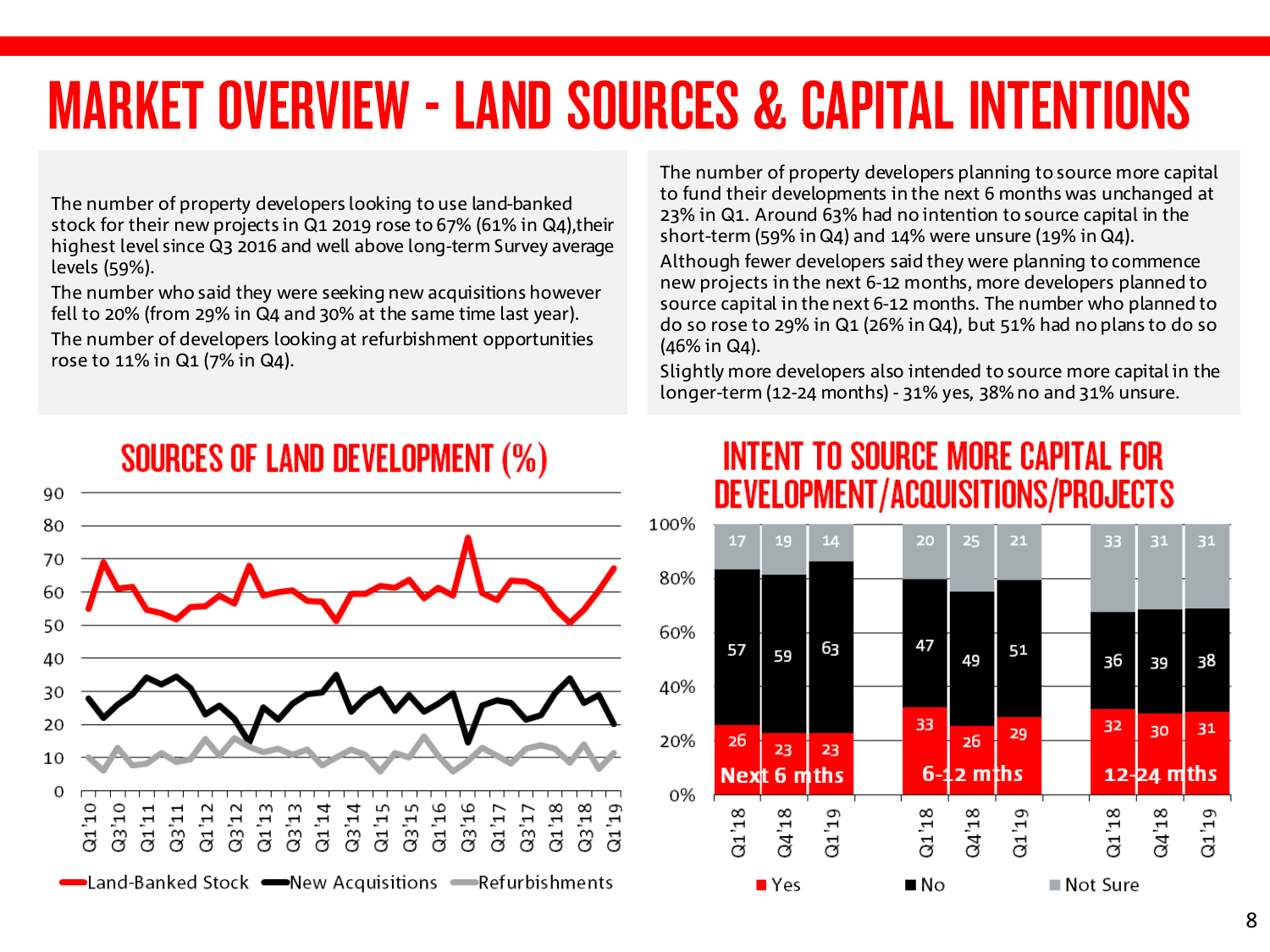# MARKET OVERVIEW - FUNDING & PRE-COMMITMENTS

Accessing credit is still very difficult.

In net balance terms, -40% said it was harder to obtain borrowing or loans (debt) needed for their business in Q1 2019 (-41% in Q4) - the second worst result on record.

Equity funding was also assessed as being harder than it has been since the Survey started according to a net -32% of property professionals (-31 in Q4).

Looking ahead, property professionals expect funding conditions to worsen further over the next 3-6 months - a net -47% see debt funding conditions worsening and -38% said it will be harder to obtain equity financing.

Australia wide, the average pre-commitment to meet external debt funding requirements for new developments fell to 64.0% for residential property in Q1 (65.3% in Q4), but rose to 58.9% for commercial (56.9% in Q4).

Residential requirements fell in VIC (62.9%), QLD (55.3%) and NSW (71.3%), but were noticeably higher in WA (70.9%). Commercial property pre-commitments fell in NSW (56.1%), but increased in VIC (58.3%), QLD (58.3%) and WA (65.7%).

On balance, more property professionals still expect pre-commitment requirements to worsen going forward - a net -28% for residential property in the next 6 months and -26% in 12 months, and -27% in 6 months and -20% in 12 months for commercial property.



#### **EASE OF ACQUIRING DEBT/EQUITY (NET)**

#### **PRE-COMMITMENT REQUIREMENTS (%)**

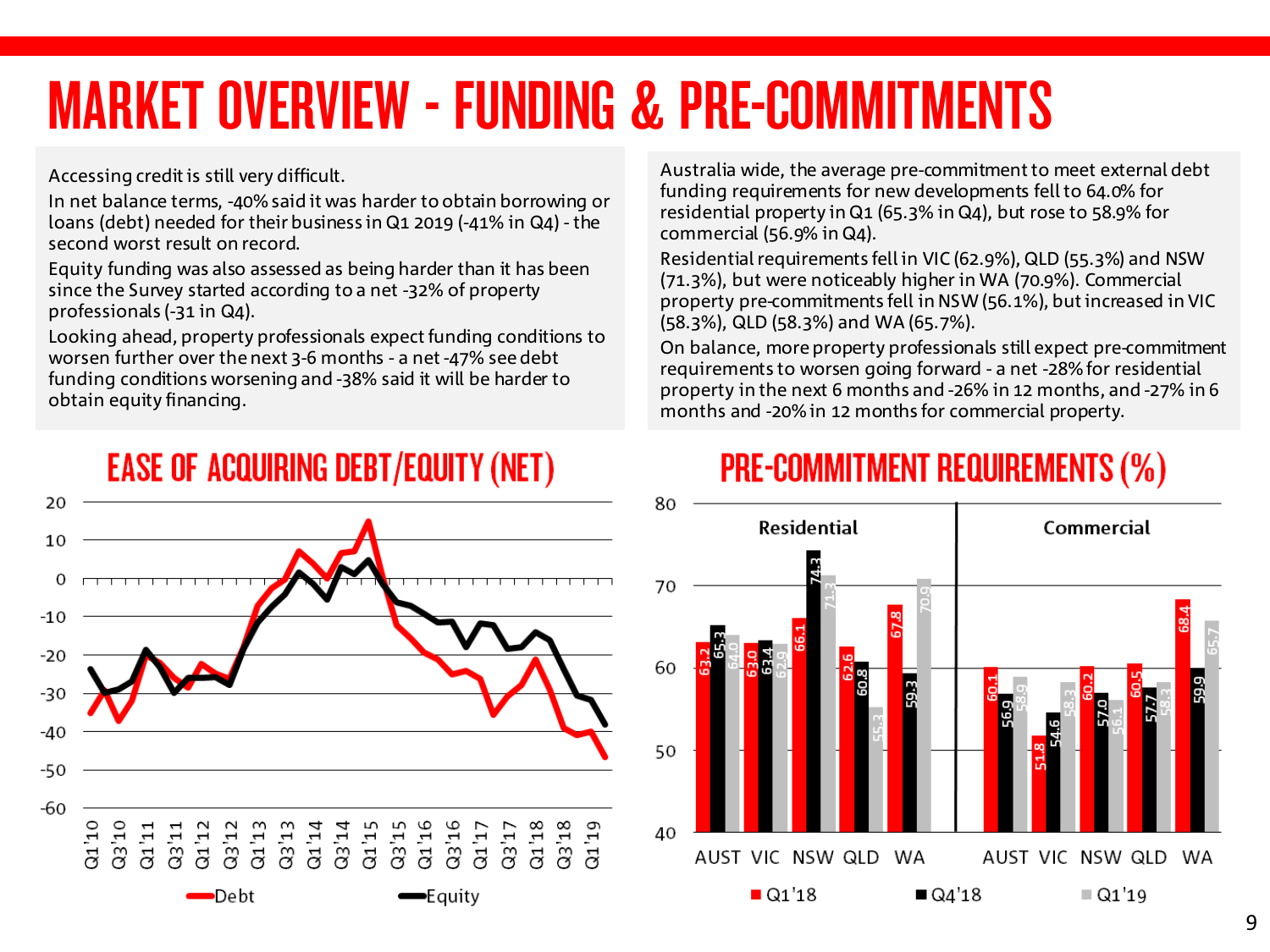### SURVEY RESPONDENTS EXPECTATIONS (AVG) Q1-2019

| <b>OFFICE CAPITAL VALUES (%)</b> |      |            |            |           |       |            |  |  |
|----------------------------------|------|------------|------------|-----------|-------|------------|--|--|
|                                  | VIC. | <b>NSW</b> | <b>QLD</b> | <b>WA</b> | SA/NT | <b>AUS</b> |  |  |
| Q1'19                            | 0.7  | 1.1        | 1.1        | 0.0       | 0.6   | 0.9        |  |  |
| Q1'20                            | 0.8  | 1.2        | 1.6        | 1.1       | 0.0   | 1.1        |  |  |
| Q1'21                            | 0.7  | 0.6        | 2.3        | 2.4       | 0.3   | 1.2        |  |  |

| OFFICE RENTS (%) |      |            |            |           |        |            |  |  |
|------------------|------|------------|------------|-----------|--------|------------|--|--|
|                  | VIC. | <b>NSW</b> | <b>QLD</b> | <b>WA</b> | SA/NT  | <b>AUS</b> |  |  |
| Q1'19            | 2.9  | 1.1        | 1.0        | $-0.6$    | $-2.0$ | 0.9        |  |  |
| Q1'20            | 2.1  | 1.4        | 1.7        | 0.3       | $-1.8$ | $1.1$      |  |  |
| Q1'21            | 2.2  | 1.3        | 3.2        | 1.7       | $-1.3$ | <b>1.6</b> |  |  |

| <b>RETAIL CAPITAL VALUES (%)</b> |            |                             |               |           |        |            |  |  |  |
|----------------------------------|------------|-----------------------------|---------------|-----------|--------|------------|--|--|--|
|                                  | <b>VIC</b> | <b>NSW</b>                  | <b>QLD</b>    | <b>WA</b> | SA/NT  | <b>AUS</b> |  |  |  |
| Q1'19                            |            | $-1.7$ $-1.3$ $-2.1$ $-2.8$ |               |           | $-1.9$ | $-1.8$     |  |  |  |
| Q1'20                            | $-2.3$     | $-2.0$                      | $-2.5$ $-2.8$ |           | $-1.9$ | $-2.3$     |  |  |  |
| Q1'21                            |            | $-2.5$ $-2.7$               | $-2.5$        | $-1.9$    | $-1.9$ | $-2.5$     |  |  |  |

| <b>RETAIL RENTS (%)</b> |        |            |                                    |           |        |            |  |  |
|-------------------------|--------|------------|------------------------------------|-----------|--------|------------|--|--|
|                         | VIC.   | <b>NSW</b> | <b>QLD</b>                         | <b>WA</b> | SA/NT  | <b>AUS</b> |  |  |
| Q1'19                   |        |            | $-2.6$ $-1.2$ $-2.6$ $-7.5$ $-2.3$ |           |        | $-2.4$     |  |  |
| Q1'20                   | $-3.3$ |            | $-1.7$ $-2.6$                      | $-6.5$    | $-1.4$ | $-2.7$     |  |  |
| Q1'21                   | $-3.9$ | $-2.0$     | $-2.3$                             | $-5.6$    | $-1.4$ | $-2.9$     |  |  |

| <b>INDUSTRIAL CAPITAL VALUES (%)</b> |      |            |            |           |        |            |  |  |
|--------------------------------------|------|------------|------------|-----------|--------|------------|--|--|
|                                      | VIC. | <b>NSW</b> | <b>QLD</b> | <b>WA</b> | SA/NT  | <b>AUS</b> |  |  |
| Q1'19                                | 0.9  | 0.3        | 1.7        | $-0.3$    | $-0.7$ | 0.7        |  |  |
| Q1'20                                | 1.3  | 0.4        | 1.6        | 0.3       | 3.8    | 0.8        |  |  |
| Q1'21                                | 1.9  | 0.5        | 2.3        | 1.5       | $-1.5$ | 1.3        |  |  |

| <b>INDUSTRIAL RENTS (%)</b> |      |            |            |           |        |            |  |  |
|-----------------------------|------|------------|------------|-----------|--------|------------|--|--|
|                             | VIC. | <b>NSW</b> | <b>QLD</b> | <b>WA</b> | SA/NT  | <b>AUS</b> |  |  |
| Q1'19                       | 0.6  | 0.4        | 0.5        | 0.0       | $-0.7$ | 0.3        |  |  |
| Q1'20                       | 1.3  | 0.9        | 1.1        | 1.2       | $-1.5$ | 0.9        |  |  |
| Q1'21                       | 2.4  | 1.0        | 1.7        | 2.1       | $-1.5$ | 1.4        |  |  |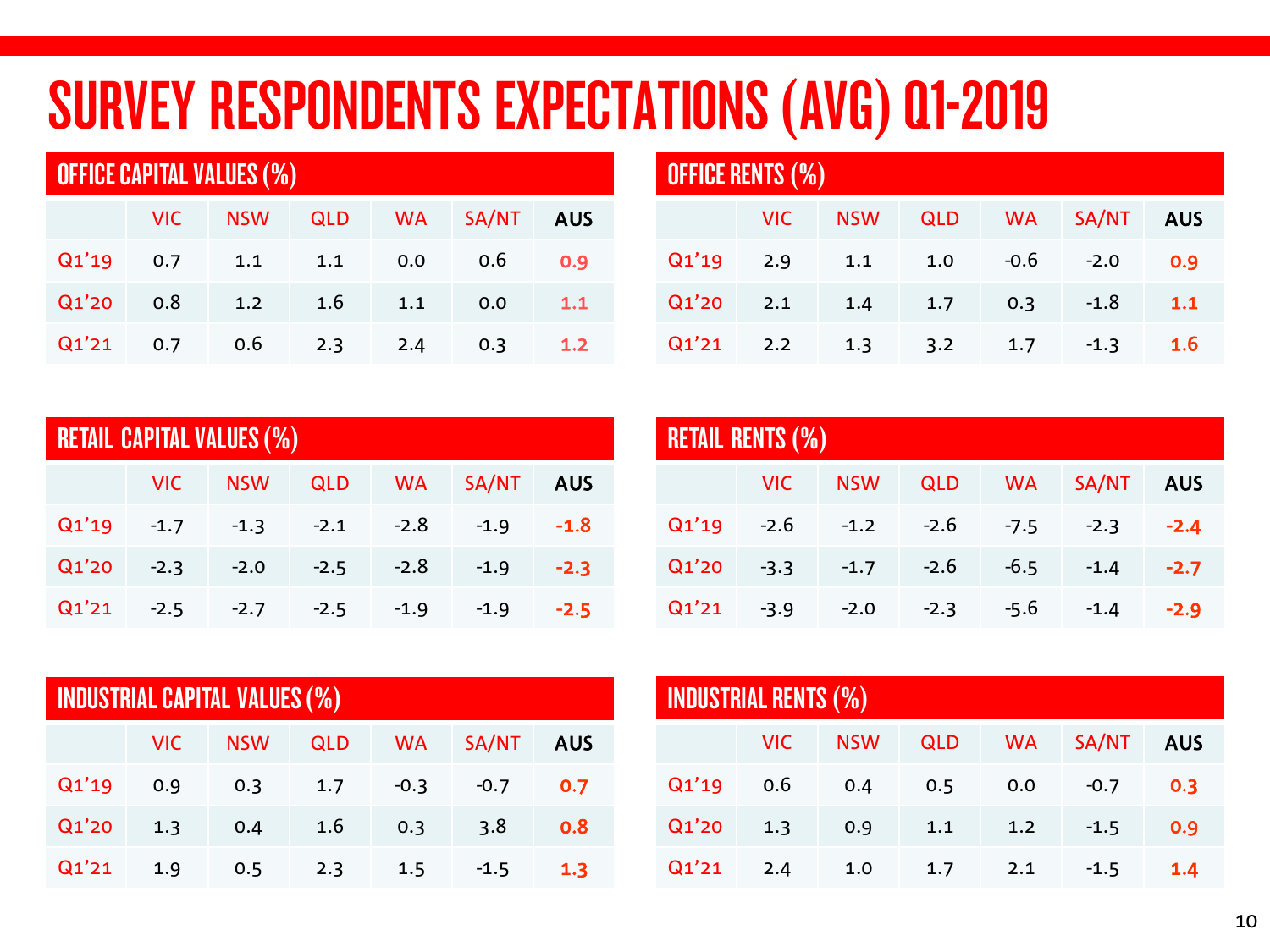# SURVEY RESPONDENTS EXPECTATIONS (AVG) Q1-2019

| <b>OFFICE VACANCY RATE (%)</b> |      |            |            |           |       |            |  |  |
|--------------------------------|------|------------|------------|-----------|-------|------------|--|--|
|                                | VIC. | <b>NSW</b> | <b>QLD</b> | <b>WA</b> | SA/NT | <b>AUS</b> |  |  |
| Q1'19                          | 4.5  | 4.7        | 10.1       | 15.0      | 12.6  | 7.9        |  |  |
| Q1'20                          | 5.5  | 5.3        | 9.7        | 14.7      | 12.2  | 8.0        |  |  |
| Q1'21                          | 6.0  | 6.0        | 9.3        | 13.7      | 10.6  | 8.0        |  |  |

| <b>RETAIL VACANCY RATE (%)</b> |      |            |            |           |       |            |  |  |
|--------------------------------|------|------------|------------|-----------|-------|------------|--|--|
|                                | VIC. | <b>NSW</b> | <b>QLD</b> | <b>WA</b> | SA/NT | <b>AUS</b> |  |  |
| Q1'19                          | 4.5  | 5.4        | 4.3        | 6.0       | 10.3  | 5.1        |  |  |
| Q1'20                          | 5.6  | 6.6        | 4.8        | 6.0       | 11.0  | 6.1        |  |  |
| Q1'21                          | 6.0  | 6.5        | 4.4        | 5.0       | 11.0  | 6.0        |  |  |

| <b>INDUSTRIAL VACANCY RATE (%)</b> |      |            |            |           |       |            |
|------------------------------------|------|------------|------------|-----------|-------|------------|
|                                    | VIC. | <b>NSW</b> | <b>QLD</b> | <b>WA</b> | SA/NT | <b>AUS</b> |
| Q1'19                              | 4.8  | 3.9        | 6.4        | 11.8      | 9.0   | 5.9        |
| Q1'20                              | 5.0  | 3.6        | 5.2        | 10.2      | 8.0   | 5.3        |
| Q1'21                              | 6.0  | 4.0        | 5.3        | 9.4       | 8.0   | 5.6        |

### NOTES:

Survey participants are asked how they see:

- •capital values;
- •gross rents; and
- •vacancy rates

In each of the commercial property markets for the following timeframes:

•annual growth to the current quarter

- •annual growth in the next 12 months
- •annual growth in the next 12-24 months

Average expectations for each state are presented in the accompanying tables.

\*Results for SA/NT may be biased due to a smaller sample size.

### ABOUT THE SURVEY

In April 2010, NAB launched the first NAB Quarterly Australian Commercial Property Survey with the aim of developing Australia's pre-eminent survey of market conditions in the commercial property market.

The large external panel of respondents consists of Real Estate Agents/Managers, Property Developers, Asset/Fund Managers and Owners/Investors.

Over 300 property professionals participated in the Q1 2019 Survey.